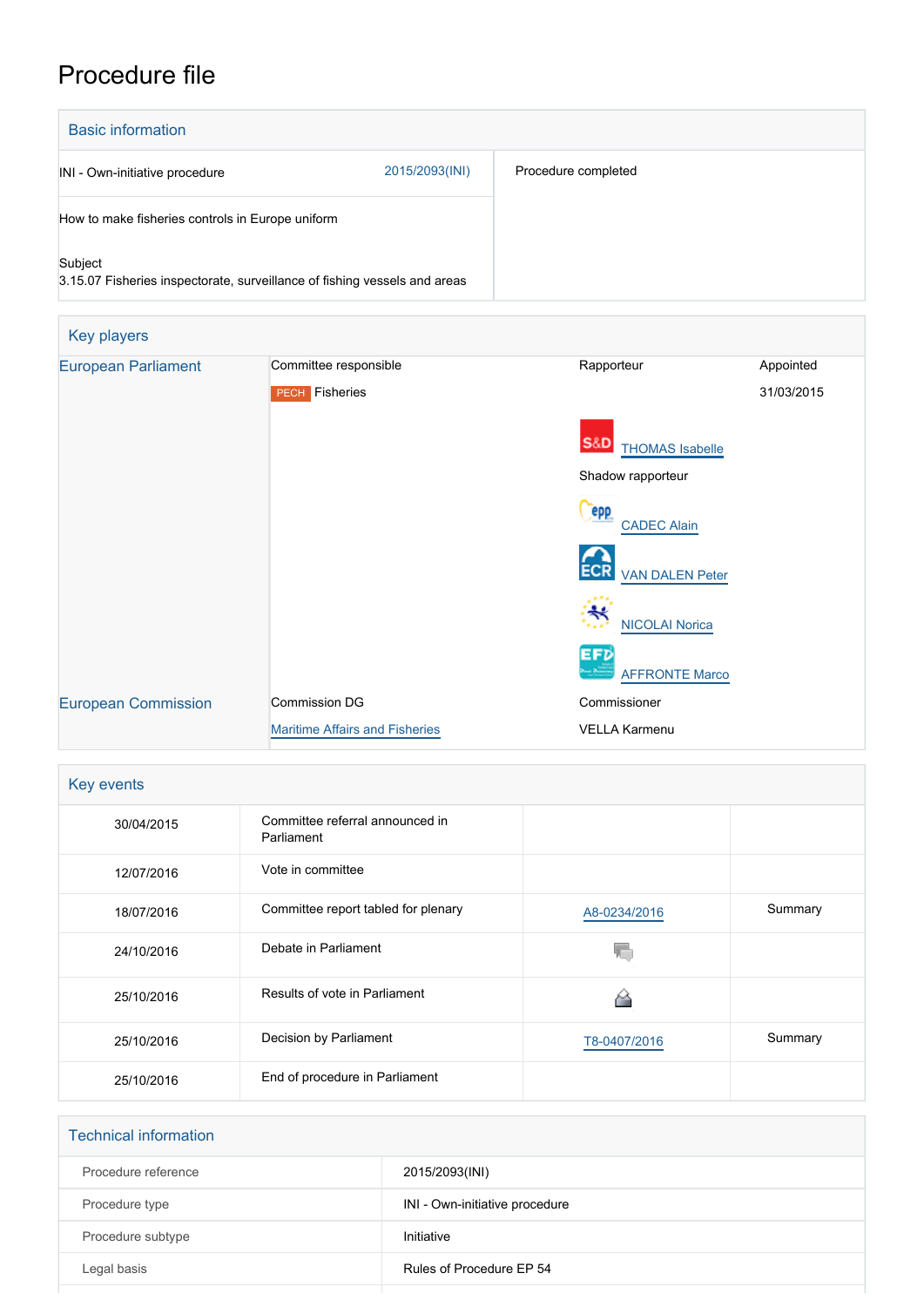| Other legal basis          | Rules of Procedure EP 159 |
|----------------------------|---------------------------|
| Stage reached in procedure | Procedure completed       |
| Committee dossier          | PECH/8/03340              |

Documentation gateway

| Documentation gateway                               |              |            |    |         |  |  |
|-----------------------------------------------------|--------------|------------|----|---------|--|--|
| Committee draft report                              | PE576.833    | 18/03/2016 | EP |         |  |  |
| Amendments tabled in committee                      | PE580.534    | 27/04/2016 | EP |         |  |  |
| Committee report tabled for plenary, single reading | A8-0234/2016 | 18/07/2016 | EP | Summary |  |  |
| Text adopted by Parliament, single reading          | T8-0407/2016 | 25/10/2016 | EP | Summary |  |  |

## How to make fisheries controls in Europe uniform

The Committee on Fisheries adopted the own-initiative report by Isabelle THOMAS (S&D, FR) on How to make fisheries controls in Europe uniform.

Obstacles to harmonisation: Members stressed the importance of ensuring effective control of fisheries activities in order to guarantee sustainable exploitation of living marine resources and maintain a level playing field among EU fleets. They called on Member States to ensure effective implementation of [Regulation \(EC\) 1224/2009](http://www.europarl.europa.eu/oeil/popups/ficheprocedure.do?reference=2008/0216(CNS)&l=en) establishing a Community control system.

The report makes a number of observation:

- quite apart from possible regional variations, substantial differences exist in the application of European regulations in Member States, particularly those deriving from the control regulation. Each Member State has its own distinctive legal system as well as different administrative and judicial structures, which are inevitably reflected in the systems of administrative and/or criminal penalties and in the fact that those systems lead to discrepancies and unfairness between Member States;
- the effectiveness of controls also varies on account of the immense diversity of fishing grounds within the EU, ranging from narrow, confined zones, whose fishery resources are shared essentially by neighbouring Member States, to very distant and remote zones;
- there is a difference in approach between controls based on risk assessment and random checks on fishing activity and on marketing channels for catches;
- the current complexity of technical measures and the vast number of provisions, possibly even contradictory, including multiple derogations and exceptions, provisions disseminated across a range of different legal texts makes them difficult not only to understand, but also to control and enforce.

Member States were urged to properly implement the Control Regulation, in order to have a clear view of which parts need to be improved in the upcoming revision and thus to ensure a functional and easily applicable Control Regulation for the future as well.

## Proposals to overcome the current obstacles:

Improve legislation: Members are in favour of a simplification and improvement of Union legislation, as well as a reduction in the administrative burden, through a limited and targeted revision of Council Regulation (EC) No 1224/2009, scheduled for and expected by 2017 at the latest. At the same time, they wanted to retain effective rules able to prevent, detect and sanction infringements of the [Common Fisheries Policy,](http://www.europarl.europa.eu/oeil/popups/ficheprocedure.do?reference=2011/0195(COD)&l=en) and focus primarily on better implementation of norms between different Member States, by researching in particular a greater harmonisation.

Closer cooperation between Member States would be a way towards further harmonisation of controls.

Better application of existing legislation: the Commission must attend to uniform and accurate transposition and verify the state of implementation of existing legislation. Control procedures must be transparent, even-handed and standardised, allowing Member States to be put on an equal footing as regards controls on their fishermen, and rules on control should be simpler, and more comprehensive and consistent.

Illegal, unreported and unregulated fishing (IUU): Members recommend the strengthening of controls in order to prevent the importation of fish from illegal, unreported and unregulated fisheries by setting up national intelligence teams staffed with specialised fishing inspectors.

Data: Members believed there is a need for the collection, management and use of good-quality data regarding the landing obligation. They called for increased cooperation between Member States through exchanges of inspectors, control methods and data, risk analysis sharing and shared information on quotas of flagged vessels. They also recalled the importance of having the capacity to share data in real time.

Training of fishermen: Members proposed that training and information for fishermen be improved, with a view to inculcating a culture of understanding and respect for the rules. They suggested that online databases be created for documents and information relevant to fisheries, making the regulations accessible for all to read and understand.

Strengthened monitoring: the report recommends expanding the controls for example extending monitoring to cover the entire production chain, and assigning responsibility for control at sea to a single administrative body, in order to avoid an overlapping of controls which wastes human, logistic, and financial resources.

Sanctions: Members recommend the standardisation of sanctions while keeping them at a level that is proportional and non-discriminatory and that acts as a deterrent; preference should be given to incentives for fishermen who comply with CFP rules in order to prevent infringements. Member States were asked to take the initiative for an extensive standardisation of sanctions, in particular penal ones, in order to put an end to the inequities existing at present.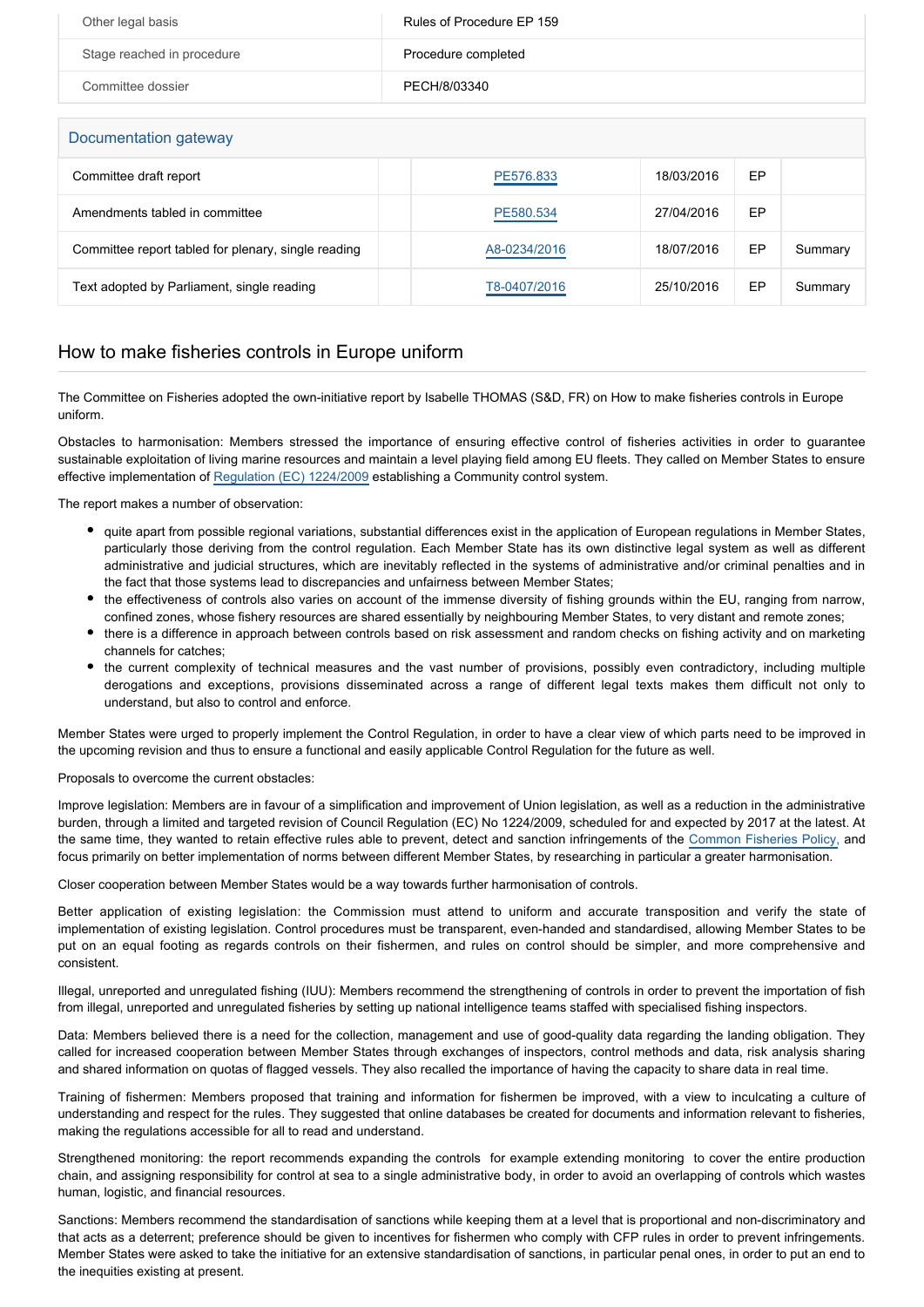Modernisation: the report encouraged the establishment of funding mechanisms to increase the use of low-cost technologies to enable voluntary control and increase monitoring and safety of fishermen, especially in small-scale artisanal fisheries. It stressed the importance of electronic technologies which represent a potentially cost-effective means to widen observation of activities at sea, but stated opposition to any mandatory video surveillance system on board.

The available budgetary resources, particularly under the [European Maritime and Fisheries Fund](http://www.europarl.europa.eu/oeil/popups/ficheprocedure.do?reference=2011/0380(COD)&l=en) (EMFF), should be realistic, consistent, and sufficient to pursue the objectives of controls.

## How to make fisheries controls in Europe uniform

The European Parliament adopted by 581 votes to 59, with 48 abstentions, a resolution on How to make fisheries controls in Europe uniform.

Obstacles to harmonisation: Members stressed the importance of ensuring effective control of fisheries activities in order to guarantee sustainable exploitation of living marine resources and maintain a level playing field among EU fleets. They called on Member States to ensure effective implementation of [Regulation \(EC\) 1224/2009](http://www.europarl.europa.eu/oeil/popups/ficheprocedure.do?reference=2008/0216(CNS)&l=en) establishing a Community control system.

The resolution makes a number of observations:

- substantial differences exist in the application of European regulations in Member States, particularly those deriving from the control regulation. Each Member State has its own distinctive legal system as well as different administrative and judicial structures, which are inevitably reflected in the systems of administrative and/or criminal penalties and in the fact that those systems lead to discrepancies and unfairness between Member States;
- some Member States organise control from gear to plate and others controlling only certain links in the chain and excluding aspects relating to transportation of catches or to catering, for example;
- the effectiveness of controls also varies on account of the immense diversity of fishing grounds within the EU, ranging from narrow, confined zones, whose fishery resources are shared essentially by neighbouring Member States, to very distant and remote zones;
- there is a difference in approach between controls based on risk assessment and random checks on fishing activity and on marketing channels for catches;
- the current complexity of technical measures and the vast number of provisions, possibly even contradictory, including multiple derogations and exceptions, provisions disseminated across a range of different legal texts makes them difficult not only to understand, but also to control and enforce;
- the level of infraction differs from one Member State to another, and that for the same infraction the sanction may be either an administrative or a penal one.

Member States were urged to properly implement the Control Regulation, in order to have a clear view of which parts need to be improved in the upcoming revision and thus to ensure a functional and easily applicable Control Regulation for the future as well.

Proposals to overcome the current obstacles:

- Improve legislation: Members are in favour of a simplification of Union legislation, as well as a reduction in the administrative burden with a view to achieving better lawmaking, in particular through a limited and targeted revision of Council Regulation (EC) No 1224/2009, scheduled for and expected by 2017 at the latest, while retaining effective rules able to prevent, detect and sanction infringements of the [Common Fisheries Policy](http://www.europarl.europa.eu/oeil/popups/ficheprocedure.do?reference=2011/0195(COD)&l=en), and focusing primarily on better implementation of norms between different Member States, by researching in particular a greater harmonisation. Traditional small-scale coastal fishing should be promoted in any new **legislation**
- Common syllabus and standardised rules: Parliament reiterated the importance of strengthening the EFCAs mandate in order to set up joint fisheries control operations enabling efficient coordinated action by many local, regional and national authorities, and by EU agencies performing coastguard duties at EU level. Members considered that the implementation by the EFCA of a core curriculum for the training of fisheries inspectors is an essential point for the standardisation of training and control procedures.
- Better application of existing legislation: the Commission must attend to uniform and accurate transposition and verify the state of implementation of existing legislation. Control procedures must be transparent, even-handed and standardised, allowing Member States to be put on an equal footing as regards controls on their fishermen, and rules on control should be simpler, and more comprehensive and consistent.
- Illegal, unreported and unregulated fishing (IUU): Parliament recommended the strengthening of controls in order to prevent the importation of fish from illegal, unreported and unregulated fisheries by setting up national intelligence teams staffed with specialised fishing inspectors.
- Data: Parliament believed there is a need for the collection, management and use of good-quality data regarding the landing obligation. It called for increased cooperation between Member States through exchanges of inspectors, control methods and data, risk analysis sharing and shared information on quotas of flagged vessels. It also recalled the importance of having the capacity to share data in real time.
- Training of fishermen: Members proposed that training and information for fishermen be improved, with a view to inculcating a culture of understanding and respect for the rules. They suggested that online databases be created for documents and information relevant to fisheries, making the regulations accessible for all to read and understand.
- Strengthened monitoring: the report recommends expanding the controls for example extending monitoring to cover the entire production chain, and assigning responsibility for control at sea to a single administrative body, in order to avoid an overlapping of controls which wastes human, logistic, and financial resources.
- Sanctions: Members recommend the standardisation of sanctions while keeping them at a level that is proportional and non-discriminatory and that acts as a deterrent. They noted that they would prefer economic sanctions, including temporary suspensions of activity, to penal sanctions, but also considered that preference should be given to incentives for fishermen who comply with CFP rules in order to prevent infringements.
- Modernisation: Parliament encouraged the establishment of funding mechanisms to increase the use of low-cost technologies to enable voluntary control and increase monitoring and safety of fishermen, especially in small-scale artisanal fisheries. It stressed the importance of electronic technologies which represent a potentially cost-effective means to widen observation of activities at sea, but stated opposition to any mandatory video surveillance system on board.